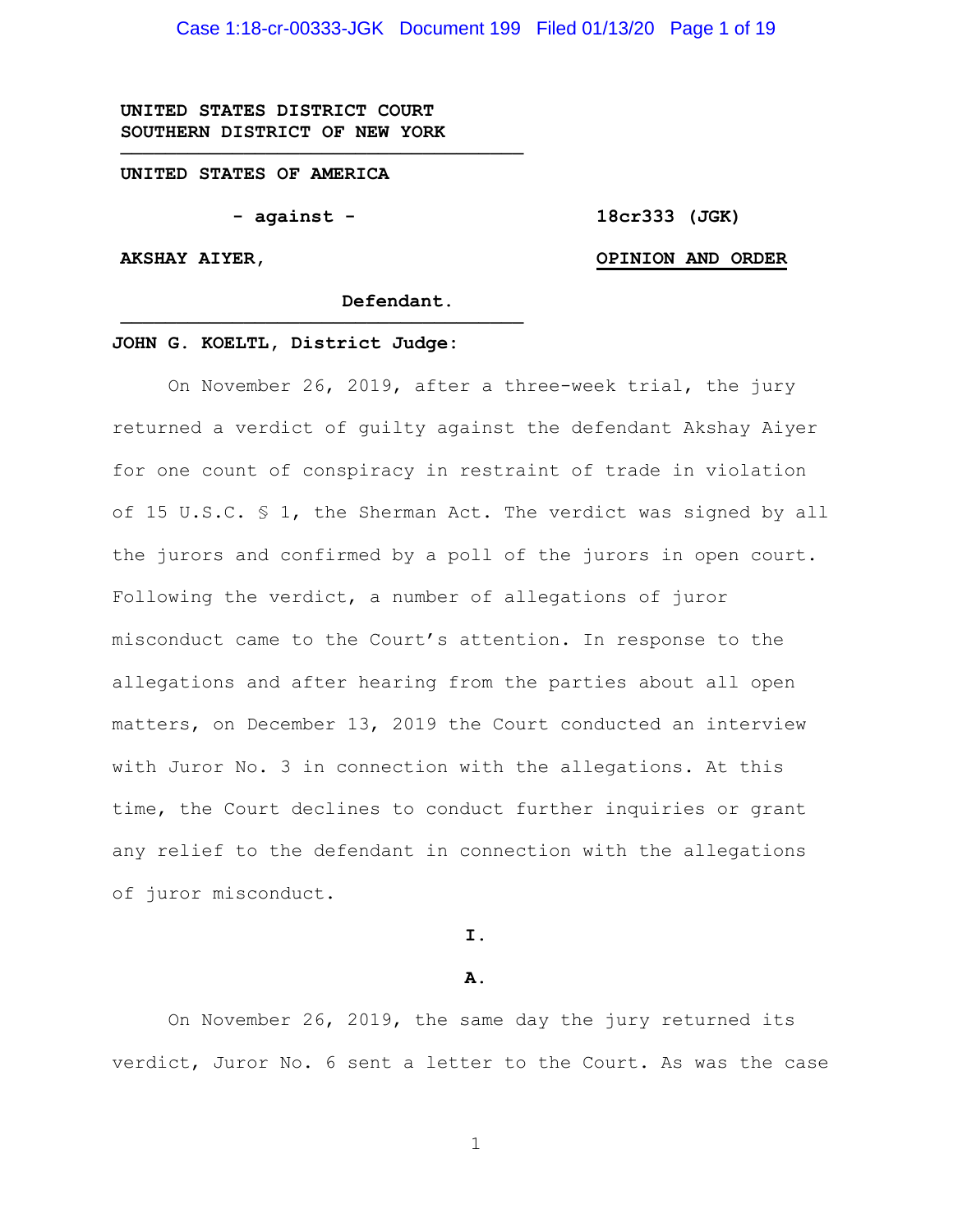## Case 1:18-cr-00333-JGK Document 199 Filed 01/13/20 Page 2 of 19

for all jurors, Juror No. 6 had signed the verdict form and responded to the poll in open court affirming the verdict.

The letter made a series of allegations. Some of the allegations were that other jurors pressured Juror No. 6 into voting for a guilty verdict and that Juror No. 6 eventually acquiesced. The letter also described an incident in which Juror No. 5 asked Juror No. 6 if Juror No. 6 had taken the elevator with the defendant. The comment occurred after Juror No. 6 tried to request evidence during deliberation to support his concerns with a guilty verdict. The letter reported that at another time, Juror No. 3 noted that the defendant and someone in the gallery whom the juror mistook for the defendant's brother, smiled at a good defense examination of a witness. At that time, Juror No. 3 allegedly had commented: "They smile now, but they wouldn't be smiling at the end of this." The letter also described comments made by Juror No. 3 about the Court's instructions not to consult outside sources during the trial. Allegedly, at one point during the trial, Juror No. 6 overheard Juror No. 3 say to Juror No. 1: "The judge said we cannot talk about or lookup information about the case, he never said that my girlfriend can't" and "even my boss looked up the case." Additionally, Juror No. 3 allegedly stated at another point that "he had looked up information on members of the counsel, . . . and one member of the counsel looked skinny in her picture." Finally,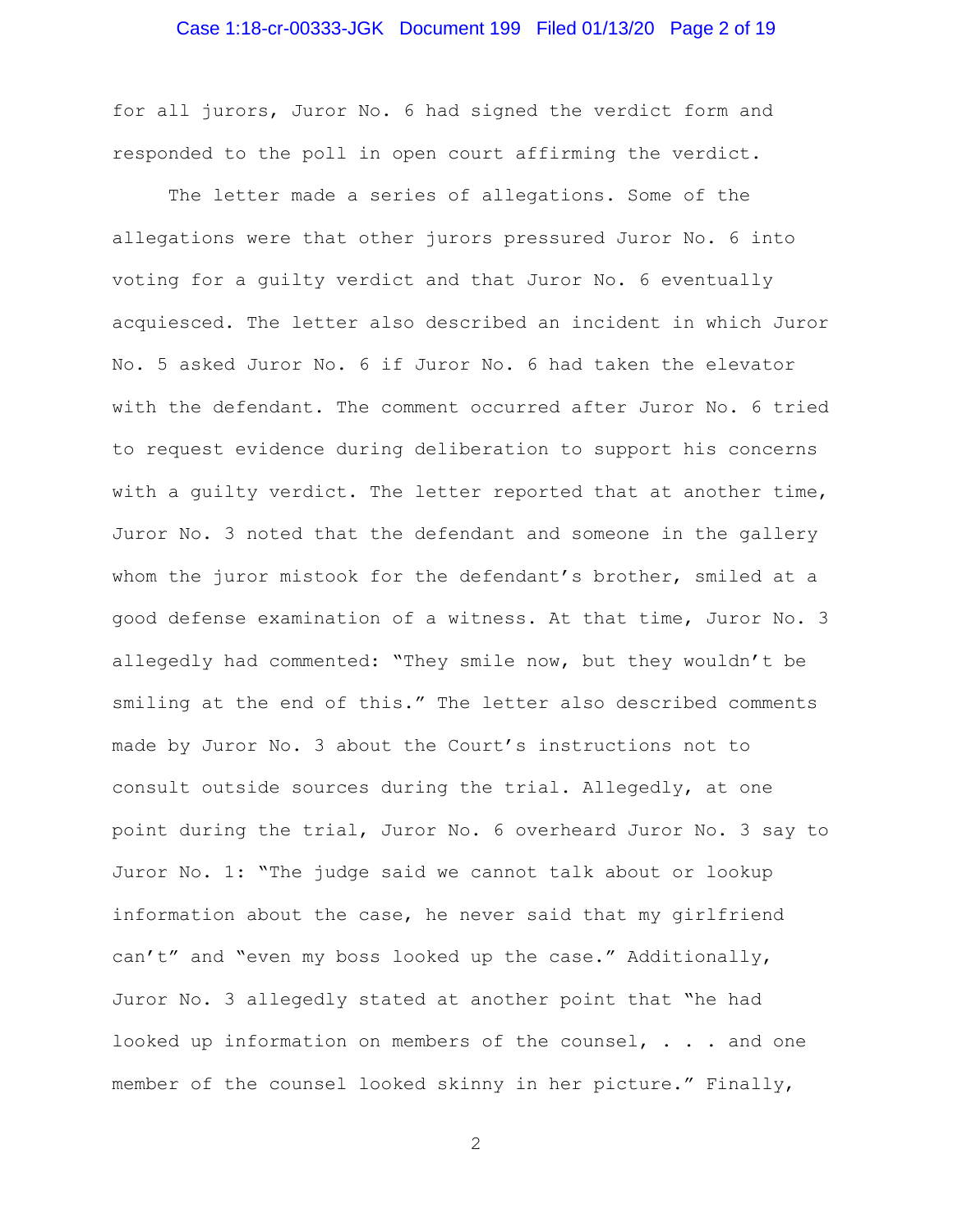# Case 1:18-cr-00333-JGK Document 199 Filed 01/13/20 Page 3 of 19

the letter suggested that various jurors were puzzled by the Court's instructions during deliberation and that most of the deliberation was spent trying to understand what the Court's instructions meant on various issues of law.

After the Court brought the letter to the attention of the parties, the parties made submissions to the Court. In one submission, the defense brought to the attention of the Court another instance of alleged juror misconduct about which the defense became aware only after Juror No. 6's letter. The allegation was that Juror No. 4 had recorded a number of podcasts during and after the trial as part of a standing weekly podcast series that Juror No. 4 released on Spotify, YouTube, and the Apple Podcast Application. For portions of these podcasts, Juror No. 4 referred to his jury service and commented on certain aspects of the case. During the trial, Juror No. 4 recorded three podcasts. His trial-related discussions primarily concerned his dismay at having been selected as a juror, the fact that it was boring to be a juror, and the fact that the judicial system should not be set up in such a way that defendants are sent to prison, or not, based upon the decision of jurors who are often bored and do not wish to be present in court. In the mid-trial podcasts, Juror No. 4 frequently mentioned the fact that he wished to say more about the trial but that he did not know how much he was allowed to say during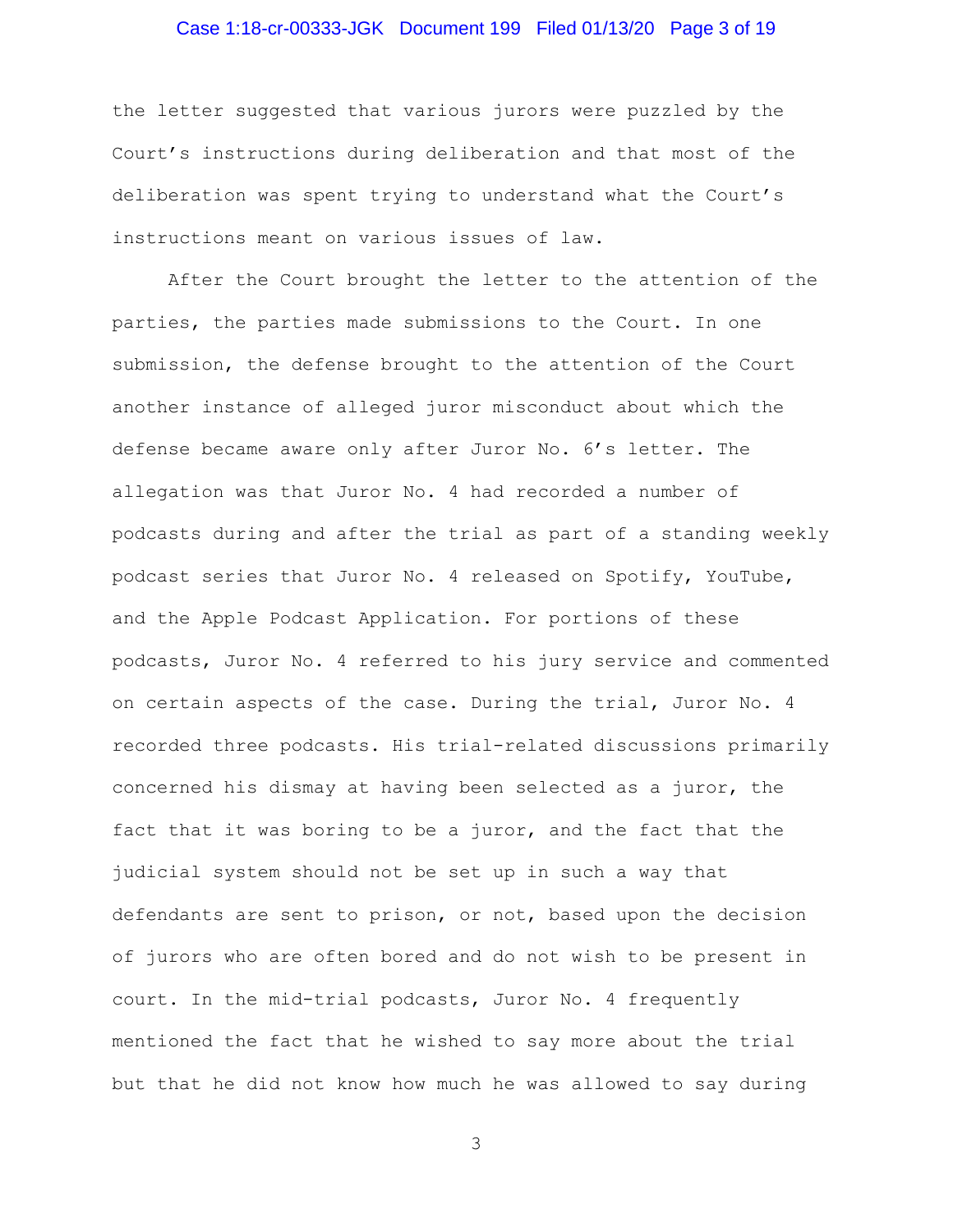#### Case 1:18-cr-00333-JGK Document 199 Filed 01/13/20 Page 4 of 19

the trial. Therefore, he stated repeatedly that he would save many of his observations until the trial had concluded.

In the one post-trial podcast in which he discussed his service, the Juror discussed briefly the fact that the defendant had been found guilty, that the Juror believed the defendant was, in fact, guilty, and that the Juror nonetheless felt badly that the defendant would be sent to prison. To the extent the Juror discussed the trial beyond that, the Juror spent the bulk of the post-trial podcasts making a number of comments about the physical appearance and demeanor of counsel for both parties, the trial judge, and the Court's staff.

All the podcasts were recorded by the Juror and consisted of the Juror talking uninterrupted for about an hour without soliciting comments from any person or speaking with any other person.

Additionally, it was brought to the attention of the Court that Juror No. 4 and Juror No. 3 had connected on social media after the trial.

#### **B.**

Thus, the Court became aware of the following four categories of allegations of juror misconduct after the verdict was returned: 1) the allegations of juror bias against the defendant as described in Juror No. 6's letter; 2) allegations of misconduct during deliberation, including that Juror No. 6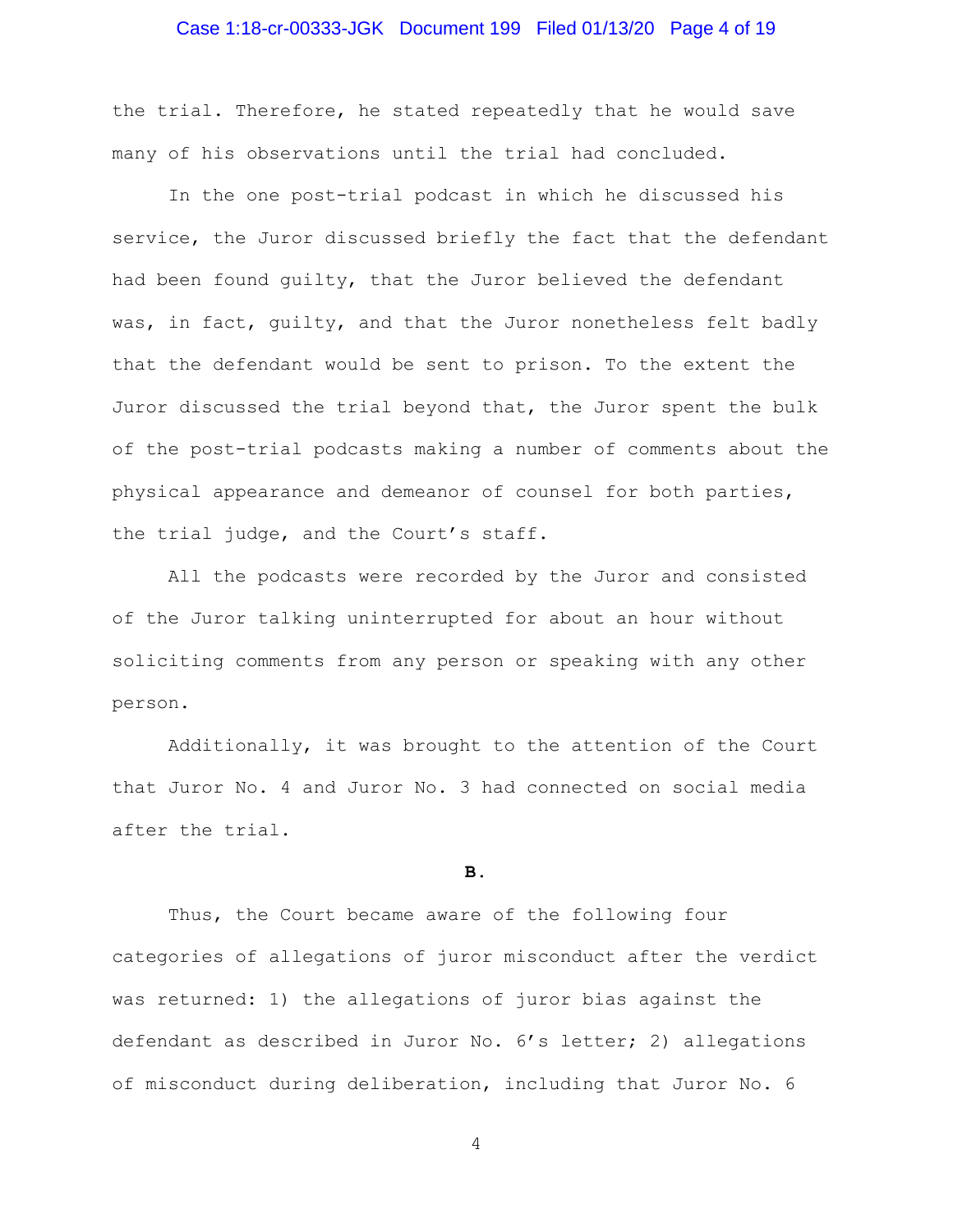## Case 1:18-cr-00333-JGK Document 199 Filed 01/13/20 Page 5 of 19

was pressured during deliberations to return a guilty verdict and not to inquire about further evidence, as well as allegations of juror confusion during deliberations; 3) allegations that extraneous information about the case and parties reached Juror No. 3 during the course of the trial, including, but not limited to, a picture of defense counsel; and 4) allegations that Juror No. 4's social media use during and after trial constitutes misconduct, namely the podcasts he put out during and after trial and the fact that he connected with Juror No. 3 through social media after the trial.

The first, second, and fourth categories did not require further inquiry for reasons explained below. The third category did require further inquiry. After conducting an interview with Juror No. 3, the Court ended the post-verdict inquiry for reasons explained below.

#### **II.**

The standard for conducting a post-verdict inquiry into allegations of juror misconduct is high because of the real risk that jurors may be harassed following a verdict and because our system of criminal justice depends upon jurors deliberating in private, secure in the knowledge that their deliberations will not become public. See Tanner v. United States, 483 U.S. 107, 119-21 (1987); United States v. Moon, 718 F.2d 1210, 1234 (2d Cir. 1983) ("[C]ourts are, and should be, hesitant to haul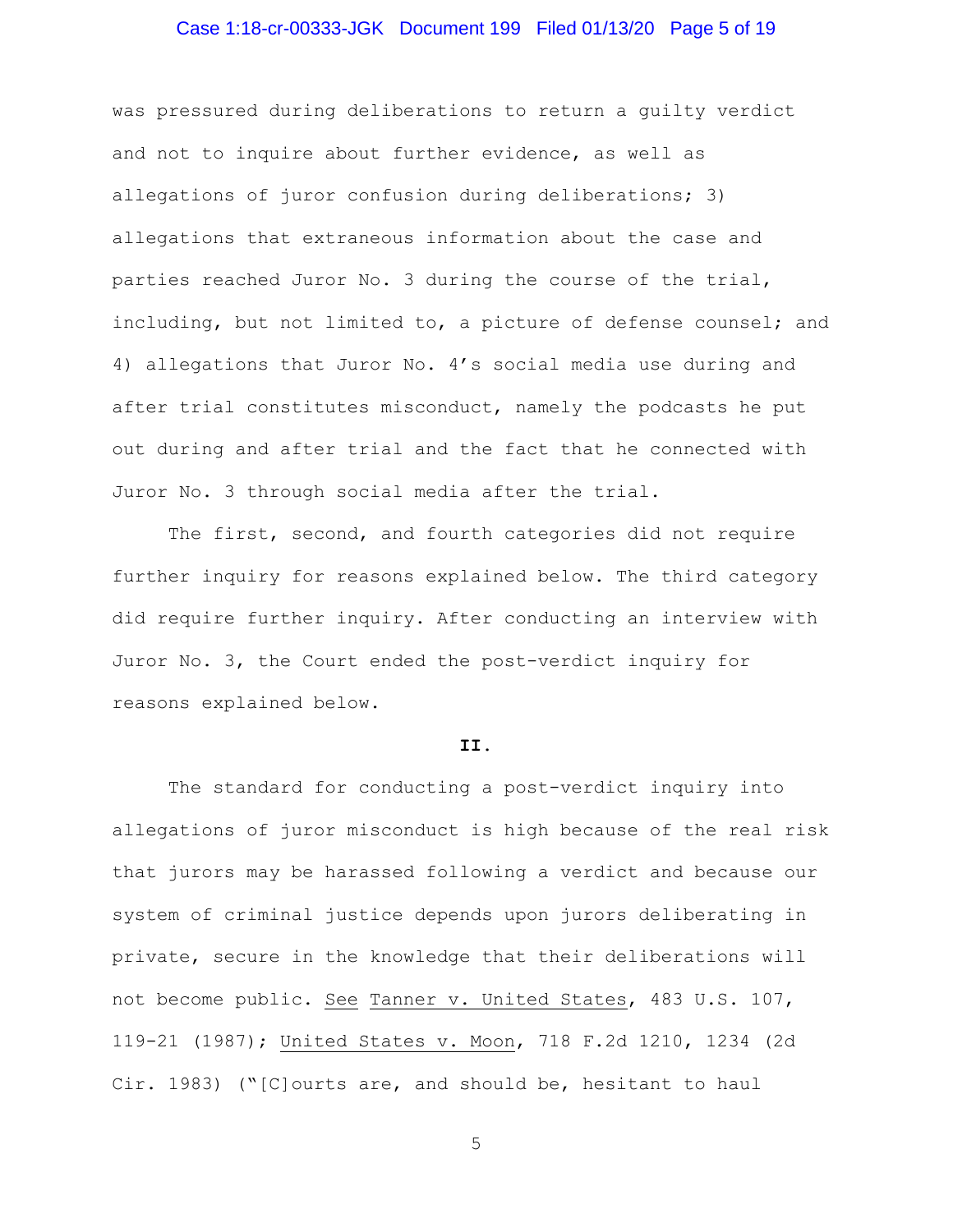## Case 1:18-cr-00333-JGK Document 199 Filed 01/13/20 Page 6 of 19

jurors in after they have reached a verdict in order to probe for potential instances of bias, misconduct or extraneous influences."). At the same time, certain allegations of juror misconduct, such as allegations of racial animus on the part of any juror or allegations that the jurors considered extraneous prejudicial information not admitted at trial, may implicate a defendant's Sixth Amendment rights. See Peña-Rodriguez v. Colorado, 137 S. Ct. 855, 871 (2017) (racial animus); Bibbins v. Dalsheim, 21 F.3d 13, 16-17 (2d Cir. 1994) (extraneous information).

To protect both interests, the defendant's Sixth Amendment rights and the public's interest in the confidentiality of jury deliberations, "a post-verdict inquiry into allegations of such misconduct is only required 'when there is clear, strong, substantial and incontrovertible evidence that a specific, nonspeculative impropriety has occurred which could have prejudiced the trial of a defendant.'" United States v. Baker, 899 F.3d 123, 130 (2d Cir. 2018) (alterations omitted) (quoting Moon, 718 F.2d at 1234). "Allegations of impropriety must be 'concrete allegations of inappropriate conduct that constitute competent and relevant evidence,' though they need not be 'irrebuttable because if the allegations were conclusive, there would be no need for a hearing.'" Baker, 899 F.3d at 130-31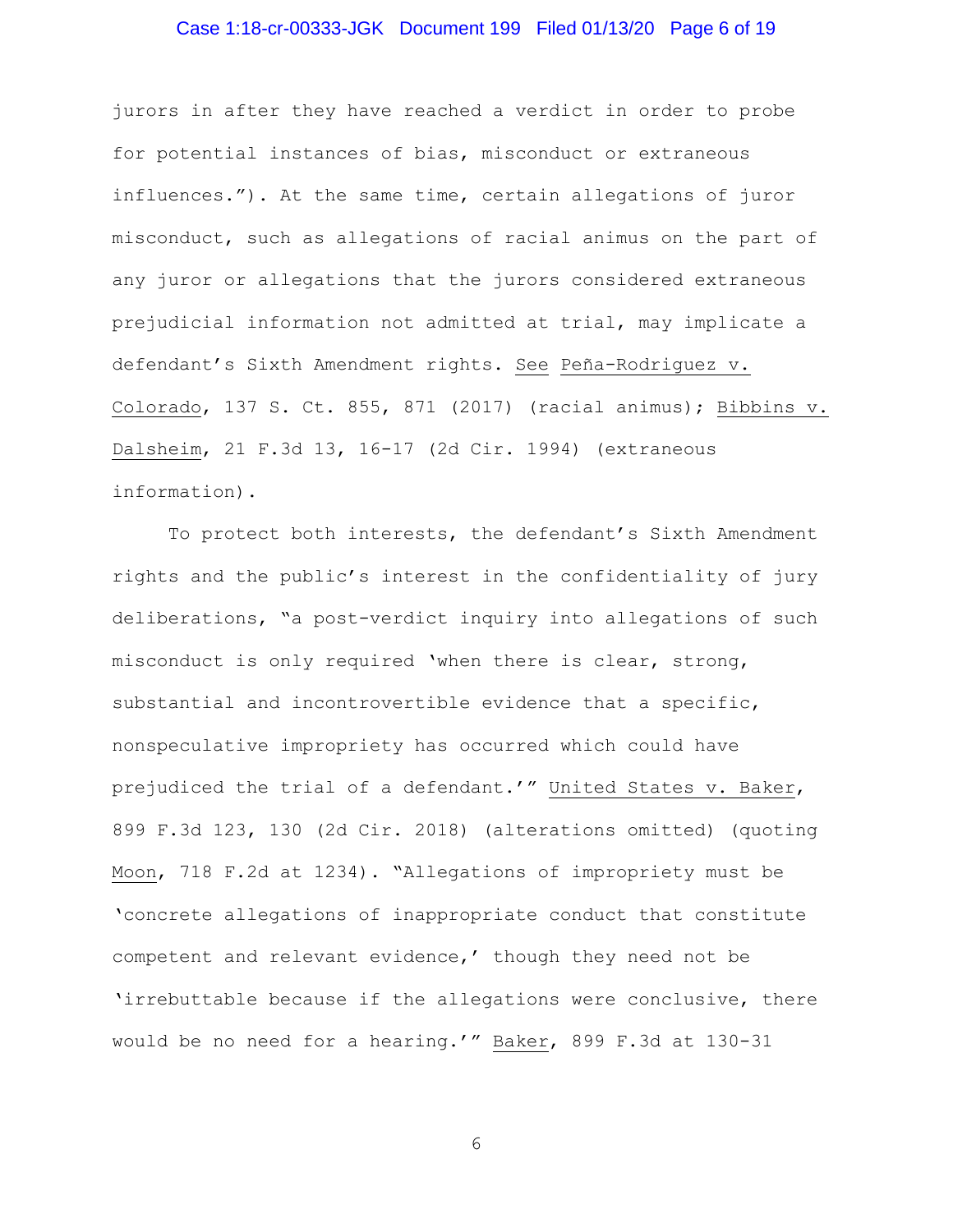## Case 1:18-cr-00333-JGK Document 199 Filed 01/13/20 Page 7 of 19

(alterations omitted) (quoting United States v. Ianniello, 866 F.2d 540, 543 (2d Cir. 1989)).

#### **A.**

With respect to the first, second, and fourth categories, the allegations are not the kind of "clear, strong, substantial and incontrovertible evidence that a specific nonspeculative impropriety has occurred which could have prejudiced the trial of a defendant." Moon, 718 F.2d at 1234.

#### **1.**

The allegations of juror bias arise from two specific allegations in Juror No. 6's letter. First, there is the comment that Juror No. 5 made to Juror No. 6 during deliberations after Juror No. 6 tried to request evidence to support his concerns with a guilty verdict, namely "Did Akshay took [sic] the elevator with you?" while other jurors allegedly laughed and made jokes. Second, there is the comment that Juror No. 3 made during the trial when he saw the defendant and someone Juror No. 6 believed was the defendant's brother<sup>1</sup> smiled during parts of the defense counsel's cross examination, that "they smile now, but they wouldn't be smiling at the end of this." Defense counsel reads into these comments a suggestion that Jurors No. 3 and 5 were biased against the defendant on the basis that the

 $\overline{a}$ 

 $1$  Defense counsel has indicated in its submissions that the person was not in fact the defendant's brother.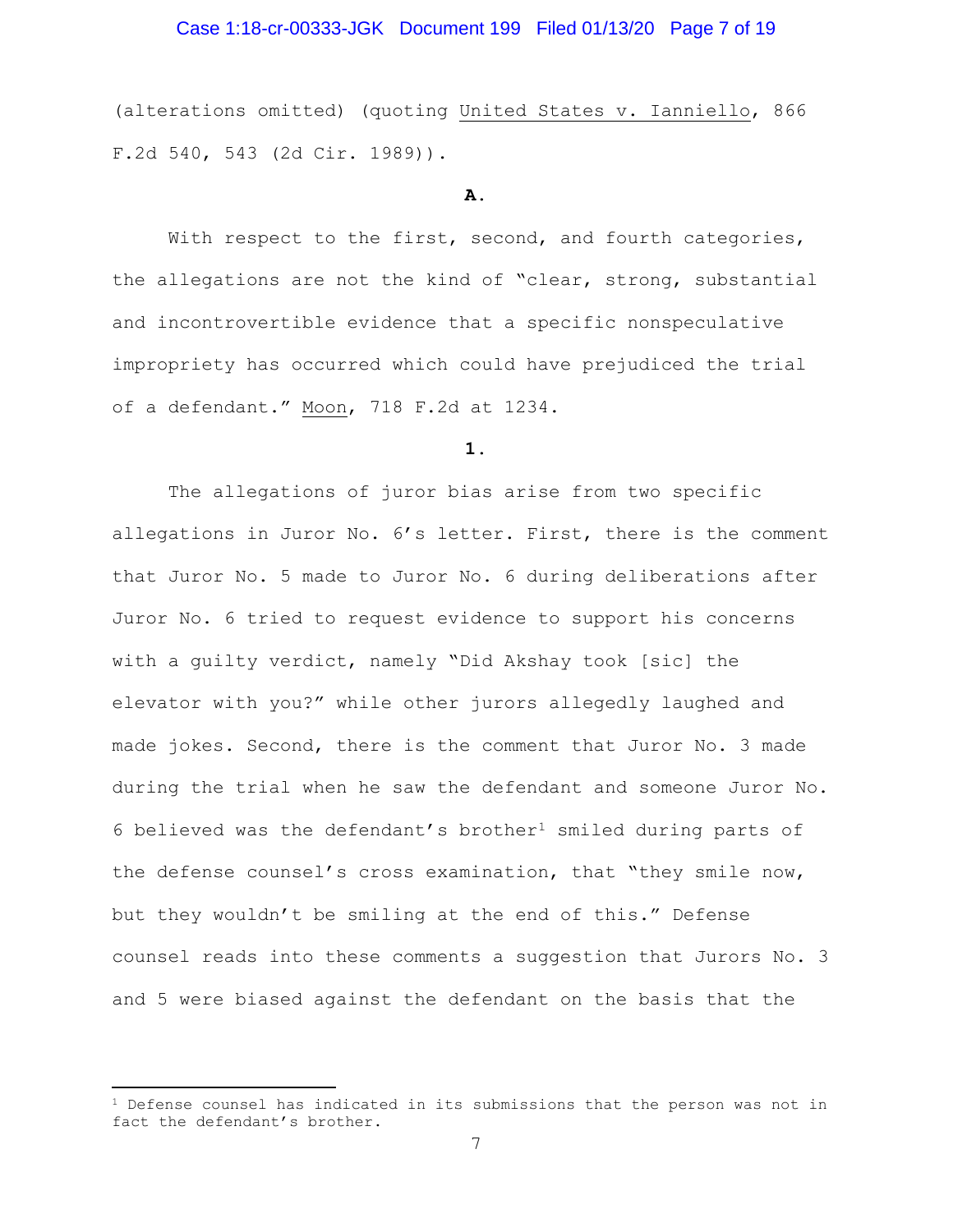## Case 1:18-cr-00333-JGK Document 199 Filed 01/13/20 Page 8 of 19

defendant is of Asian ancestry. However, there is nothing at all in the remarks that suggests any racial bias.

These comments do not rise to a "clear statement that indicates [a juror] relied on racial stereotypes or animus to convict a criminal defendant." Peña-Rodriguez, 137 S. Ct. at 869. The comments themselves contain no hint of racial bias and the defense charge of racial animus is rank speculation. See Baker, 899 F.3d at 133 (finding that speculation about a juror's comment, which "could possibly indicate that the juror determined" guilt on racial animus did not meet the "narrow exception to the no-impeachment rule" in Peña-Rodriguez).

Nor does the comment by Juror No. 3 that the defendant "wouldn't be smiling at the end of this" suggest any kind of pre-trial bias, ethnic or otherwise, that would rise the level of clear evidence needed to require a post-trial evidentiary hearing. The comment does not rise to the level of the comment at issue in United States v. Haynes, in which an alternate juror reported that, prior to deliberations, "some of the women on the jury had said that [the defendant] might be guilty, [because] she's here." 729 F.3d 178, 191 (2d Cir. 2013). Moreover, the comments in Haynes were brought to the Court's attention before the jury reached its verdict, and therefore inquiry into those comments did not implicate the important cautions against postverdict inquiries. See id. In any event, the comment in this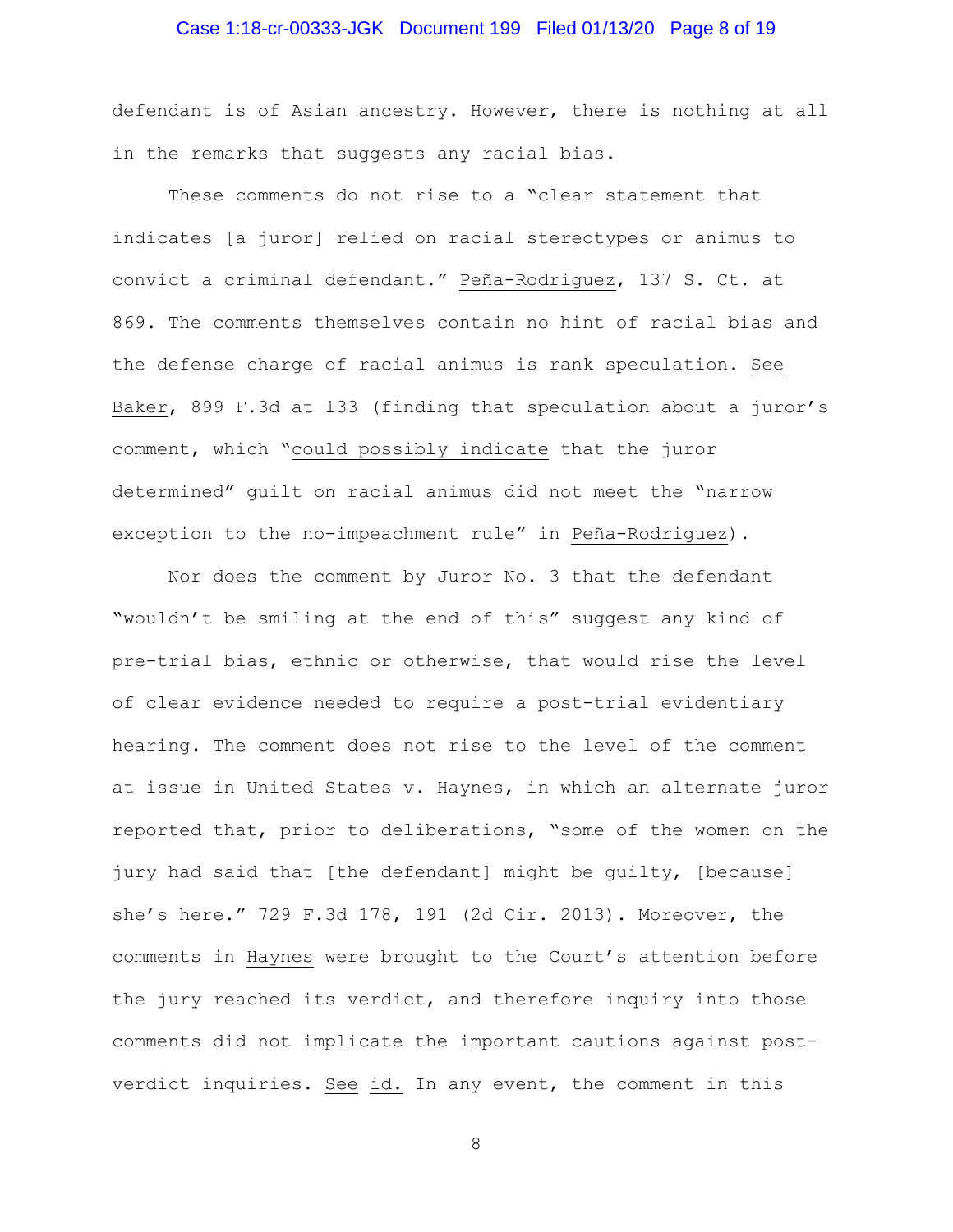## Case 1:18-cr-00333-JGK Document 199 Filed 01/13/20 Page 9 of 19

case does not demonstrate pre-existing bias against the defendant, but rather demonstrates a Juror's contemporaneous view of the evidence. And the comment falls far short of the comment in Baker, in which there was an allegation that, after the trial was over, a Juror said that "he knew the defendant was guilty the first time he saw him." Baker, 899 F.3d at 134. The Second Circuit Court of Appeals found that even that comment did not necessitate a post-trial inquiry. See id.

In short, the allegations of juror bias are speculative and do not meet the standards set forth in Peña-Rodriguez and Baker for impeaching the verdict or conducting a further inquiry.

#### **2.**

As for the second category of allegations, that Juror No. 6 was pressured during deliberations to vote for a guilty verdict, those allegations do not rise to the level of coercion that would be sufficient to conduct a post-verdict inquiry or to impeach the verdict. The allegations of intrajury pressure are not specific enough to require a post-verdict inquiry. See United States v. Sattar, 395 F. Supp. 2d 66, 76-77 (S.D.N.Y. 2005), aff'd sub nom., United States v. Stewart, 590 F.3d 93 (2d Cir. 2009). It is true that the Second Circuit Court of Appeals has suggested that in extreme circumstances, allegations of intrajury pressure may rise to the level necessary to impeach the verdict, such as "credible allegations of threats of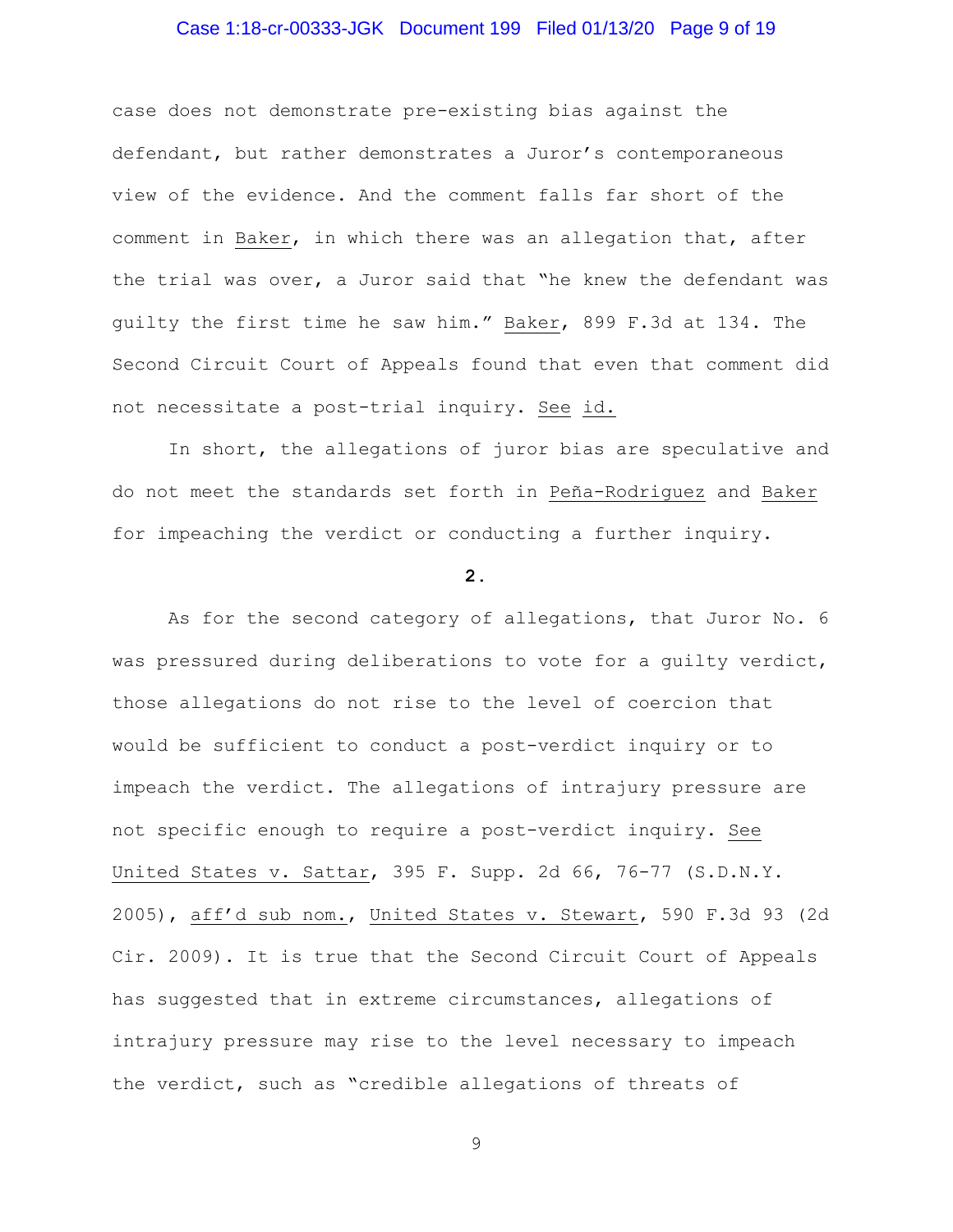## Case 1:18-cr-00333-JGK Document 199 Filed 01/13/20 Page 10 of 19

violence leveled by one juror by another[.]" Anderson v. Miller, 346 F.3d 315, 327 (2d Cir. 2003). In general, however, mere intrajury verbal pressure is not an "outside influence" for purposes of an inquiry of juror misconduct and "vague and conclusory" allegations of intrajury pressure will not give rise to a post-verdict inquiry. See United States v. Yeagley, 706 F. Supp. 2d 431, 434-35 (S.D.N.Y. 2010); Sattar, 395 F. Supp. 2d at 76-77.

Further, in this case, Juror No. 6 eventually voted guilty, signed the verdict form, and affirmed his verdict when polled by the Court. The juror never brought any concerns to the Court's attention during jury deliberations. The stability of jury verdicts would be imperiled if any dissatisfied juror could vote with the other jurors and then upset a unanimous verdict solemnly arrived at and affirmed in open court by the simple expedient of alleging pressure after the jury was discharged. See id.

Nor do allegations that the jury was confused by certain legal principles in this case warrant further inquiry. Those matters pertain to the jurors' mental processes and should not become the subject of inquiry absent extraordinary circumstances not present in this case. See Yeager v. United States, 557 U.S. 110, 122 (2009) ("Courts properly avoid such explorations into the jury's sovereign space[.]"); Tatum v. Jackson, 668 F. Supp.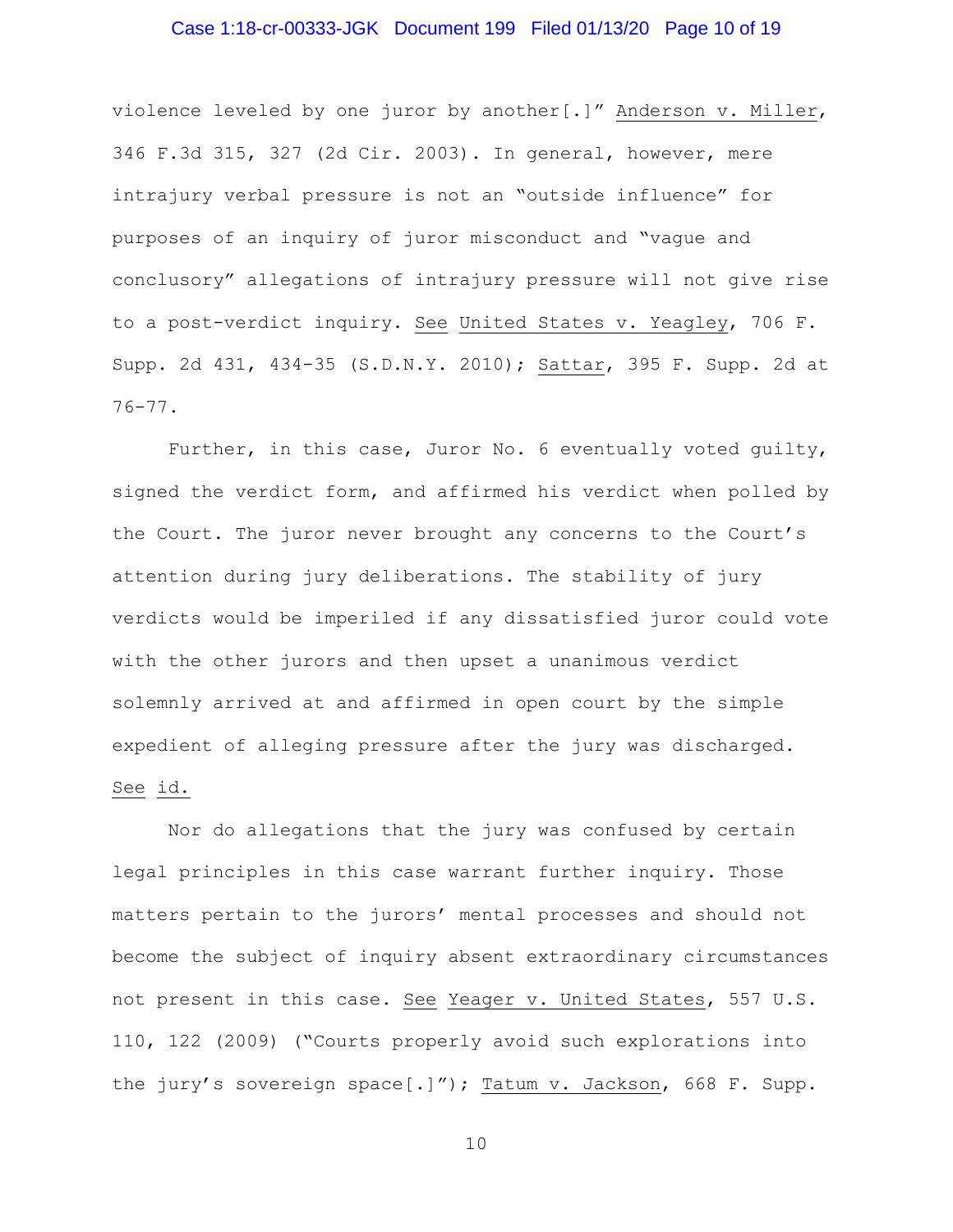## Case 1:18-cr-00333-JGK Document 199 Filed 01/13/20 Page 11 of 19

2d 584, 594 (S.D.N.Y. 2009) (refusing to overturn a verdict on the basis of alleged juror confusion). Moreover, there was no suggestion during deliberations that the jurors were confused in any way, such as a note to the Court requesting clarification on some point. The post hoc misgivings of a single juror are an insufficient basis to conduct a post-verdict inquiry.

#### **3.**

The fourth category of allegations related to Juror No. 4's social media use also does not raise any concerns that necessitate a post-verdict inquiry. In certain circumstances, a juror who connects with other jurors over social media or makes public comments about the trial over social media may threaten a defendant's Sixth Amendment right to an impartial jury. See United States v. Ganias, 755 F.3d 125, 132 (2d Cir. 2014). However, the use of social media alone is not, without more, prejudicial to the defendant because "[a] mistrial or other remedial measure is required only if juror misconduct and actual prejudice are found." United States v. Cox, 324 F.3d 77, 86 (2d Cir. 2003); see also United States v. Feng Ling Liu, 69 F. Supp. 3d 374, 385-86 (S.D.N.Y. 2014) (finding no prejudice when jurors made public tweets during and after the trial because the nature of the communications did nothing to indicate that the jurors did not deliberate impartially or take their civic duties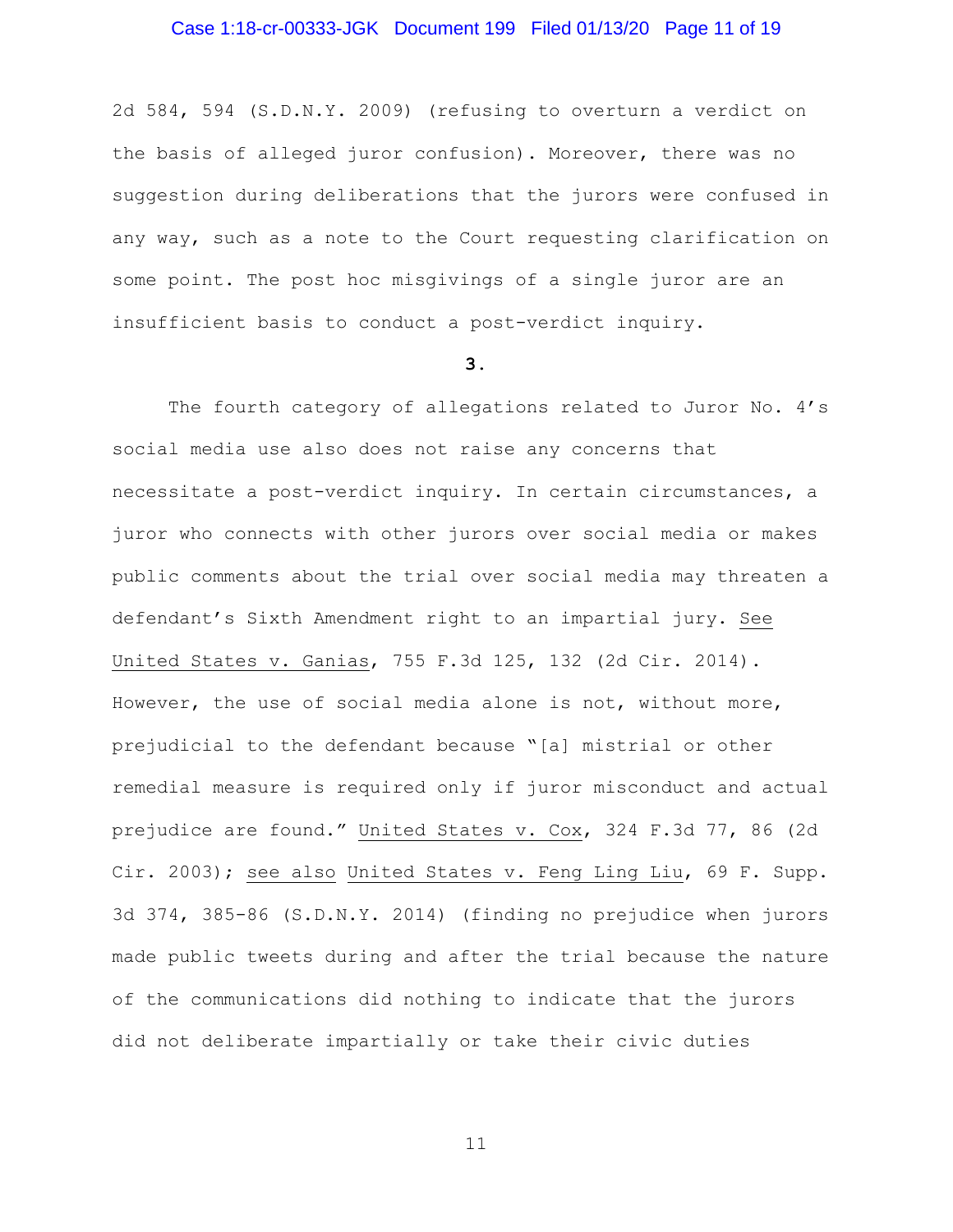seriously), aff'd sub nom., United States v. Feng Li, 630 F. App'x 29 (2d Cir. 2015).

The Court has reviewed Juror No. 4's mid-trial and posttrial podcasts cited by the defense. The Juror's mid-trial podcasts did not contain any evidence of prejudice or evidence that the Juror did not deliberate fairly and impartially. Juror No. 4 stated repeatedly that he would refrain from discussing the case during the trial because he did not know the extent to which he was allowed to discuss the trial. Rather, Juror No. 4 stated that he would write his thoughts down in order to discuss after the trial concluded. The Juror did not discuss the facts of the case itself and mostly complained about jury duty and his levels of boredom. Nothing in his statements indicated bias against the defendant. Moreover, he stated explicitly that he would be unbiased in deliberations, at the end of the day. He also said that he understood the gravity of his role and that he would render a fair and just decision. In another podcast, he said that he was going to be fair and would not say the defendant was guilty if the defendant was not or that the defendant was not guilty if it was not true. Nothing that Juror No. 4 discussed during his mid-trial podcasts could be construed as indicating any bias towards the defendant and it did not amount to prejudice. See Feng Ling Liu, 69 F. Supp. 3d at 385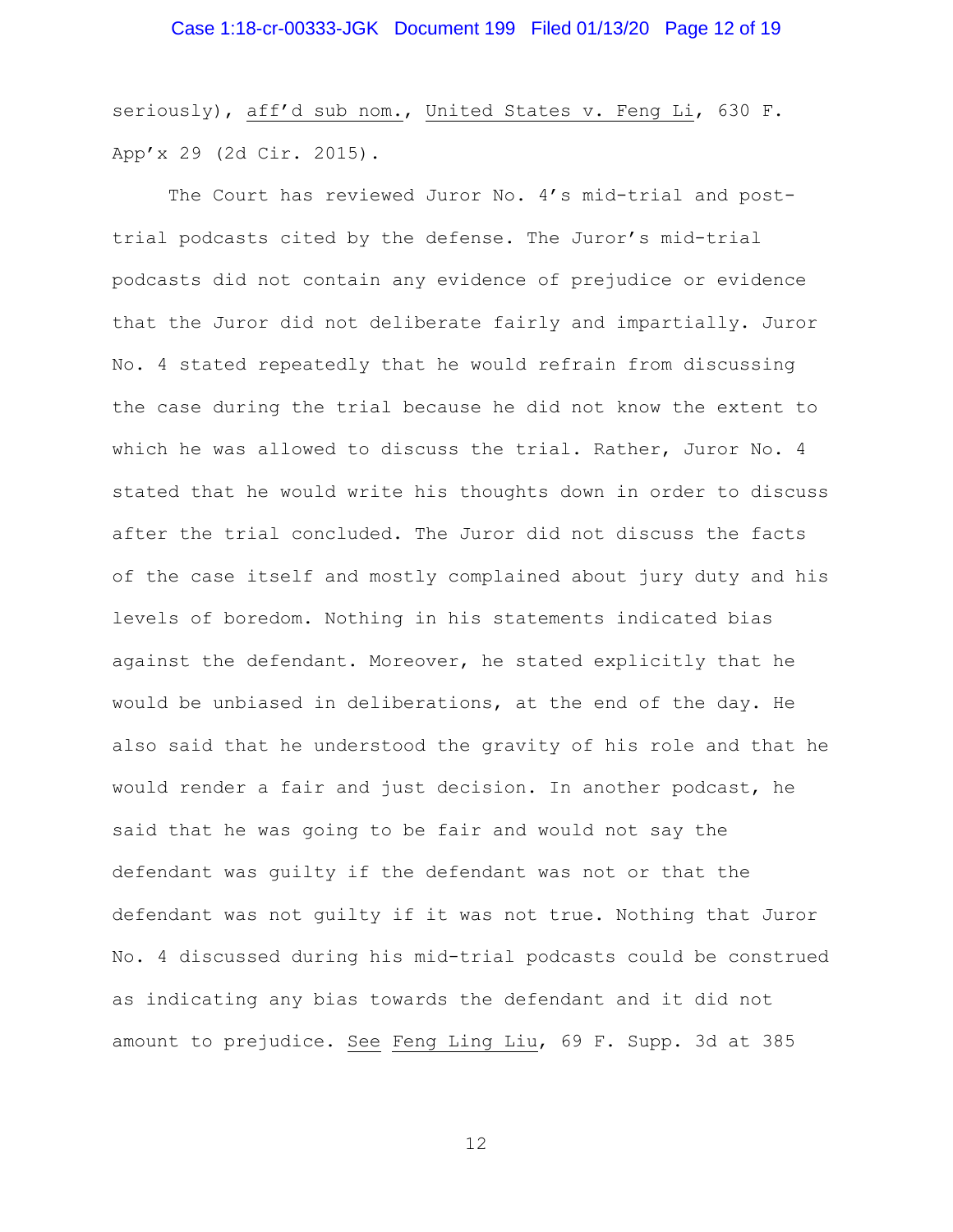# Case 1:18-cr-00333-JGK Document 199 Filed 01/13/20 Page 13 of 19

(discussing juror tweets in which "an actual showing or reasonable inference of bias" was absent).

To the extent that the Juror's comments indicate that he may not have been paying full attention during the trial or that he was bored, his comments appeared to be hyperbolic exaggerations made in the course of what the Juror describes as a comedy podcast. Moreover, those comments are undermined by the Court's own observations of the Juror during trial in which he appeared to be attentive. See United States v. Steele, 390 F. App'x 6, 14 (2d Cir. 2010) ("[T]he trial judge is in a unique position to ascertain an appropriate remedy, having the privilege of 'continuous observation of the jury in court.'") (quoting United States v. Panebianco, 543 F.2d 447, 457 (2d Cir. 1976)).

The Juror's post-verdict statements likewise do not indicate that the Juror was biased against the defendant or that anything occurred during the trial or deliberations that was prejudicial to the defendant and that would warrant a postverdict inquiry. In the post-verdict podcast, the juror spent most of the time describing the mannerisms and physical attributes of counsel for the parties and the Court's staff. The Juror also noted that the defendant had been convicted. To the extent the Juror revealed anything about deliberations or his personal feelings about the verdict, the Juror stated, in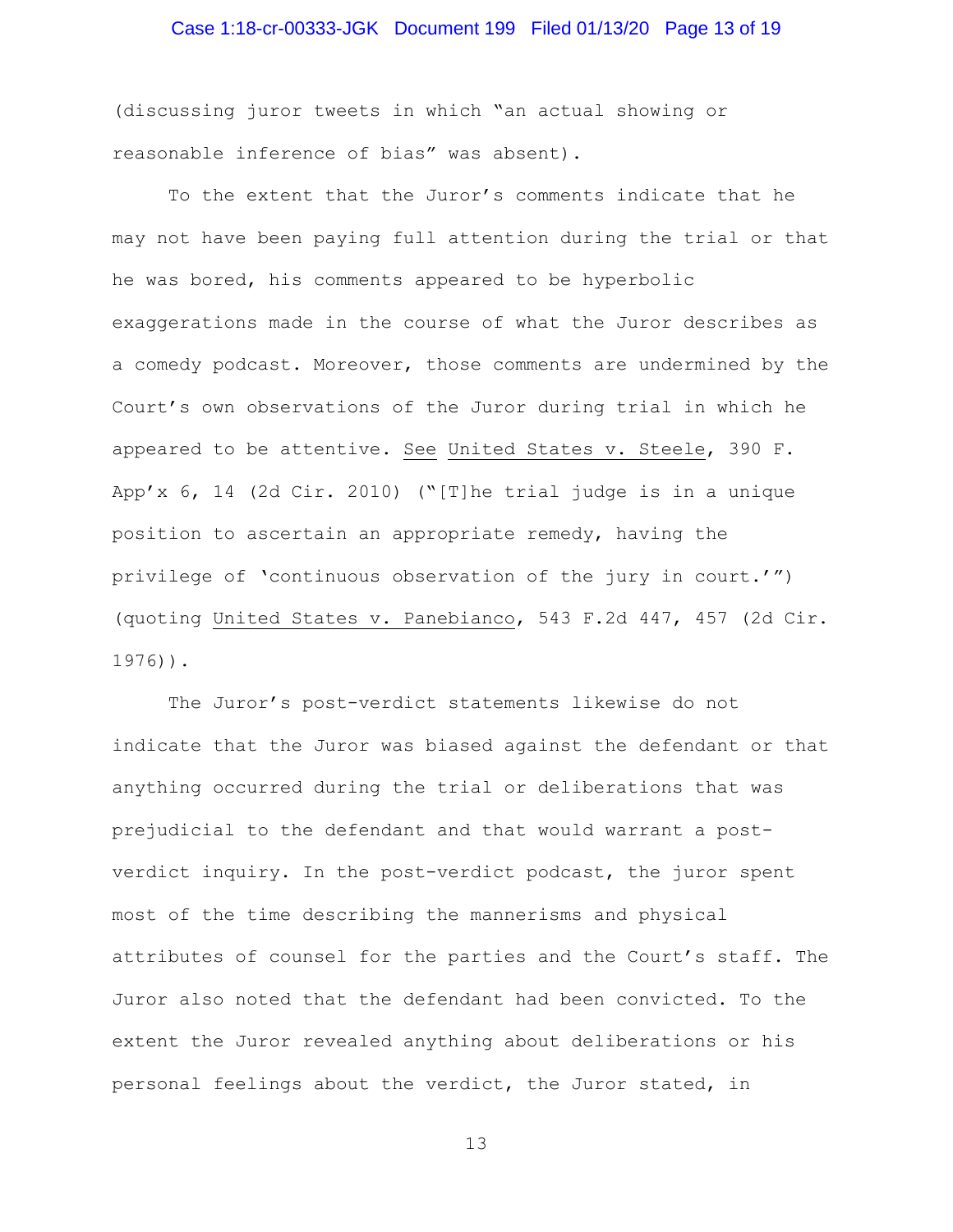## Case 1:18-cr-00333-JGK Document 199 Filed 01/13/20 Page 14 of 19

substance and in between jokes on the topic, that he did not feel good about the fact that the jury convicted the defendant and sent the defendant to prison.

In short, nothing spoken by Juror No. 4 during his podcasts suggests that he was biased against the defendant or that the defendant was prejudiced by Juror No. 4's podcasts in a way that would necessitate a post-verdict inquiry. Indeed, the Juror's YouTube channel indicates that his podcasts receive very little publicity, and that at most several dozen people listen to each, making the podcasts even less capable of causing prejudice to the defendant.

Moreover, the fact that Juror No. 3 and Juror No. 4 may have connected on social media after the trial does not demonstrate prejudice to the defendant. There is no indication that they discussed the case or the defendant at all during the trial. There is therefore no showing of prejudice or the possibility of prejudice based on Juror No. 4's social media activities and therefore no need for the Court to conduct a further inquiry.

**B.**

The third category of allegations raised a different question because it was the only one of the four categories that raised a real possibility that "extraneous prejudicial information was improperly brought to the jury's attention."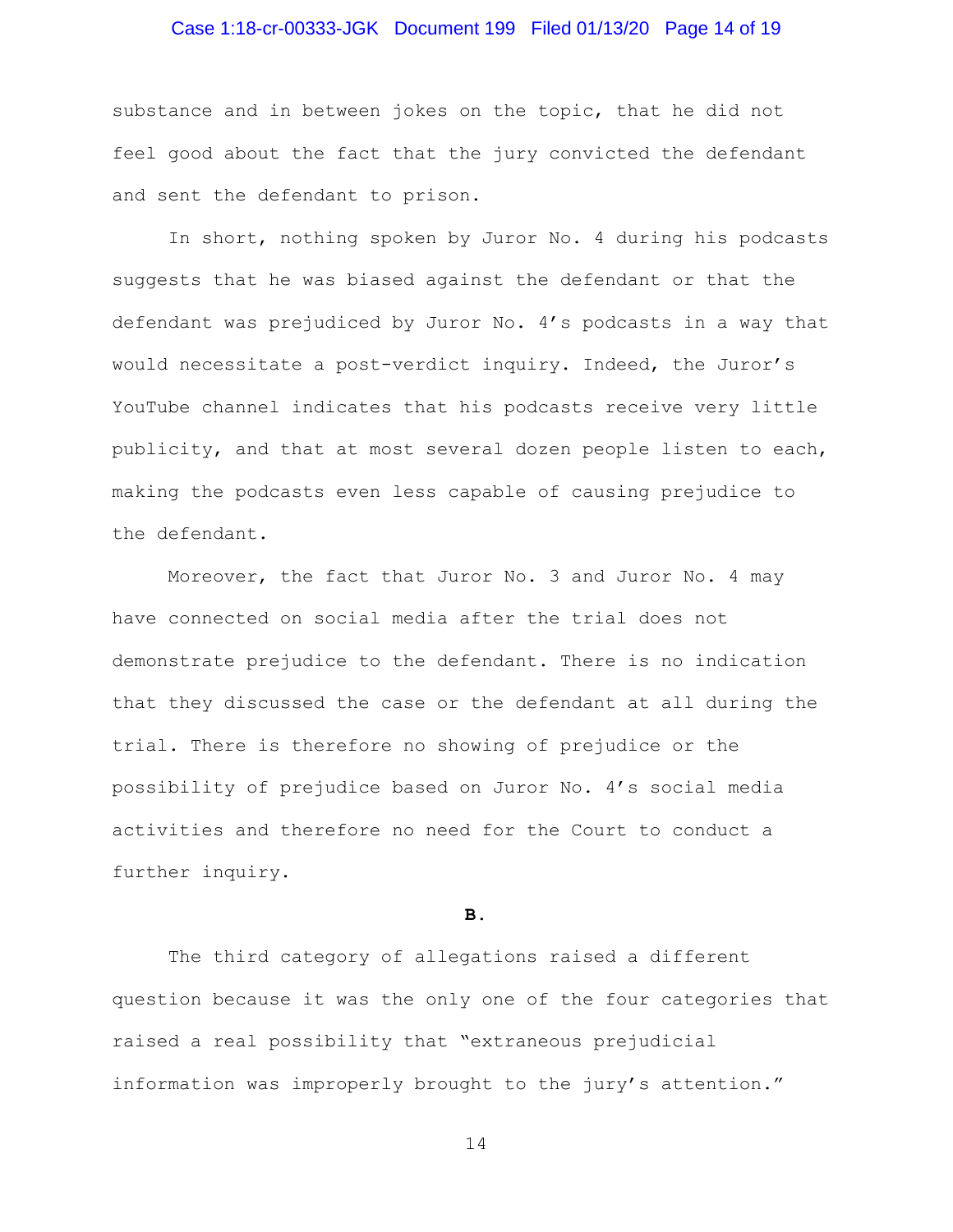## Case 1:18-cr-00333-JGK Document 199 Filed 01/13/20 Page 15 of 19

Fed. R. Evid. 606(b)(2)(A). In particular, the second category contained allegations that Juror No. 3 had looked up information about defense counsel, which raised a possibility that he had conducted further outside research during the case in violation of the Court's repeated instructions. Additionally, there were allegations that Juror No. 3's girlfriend and boss had looked up information about the case. Because these allegations fell into a "narrow" exception for extraneous information, see Bibbins, 21 F.3d at 17, the Court conducted an interview with Juror No. 3 on December 13, 2019 to determine whether any extraneous information came to the Juror's attention and if so whether the information was the kind that could be classified as prejudicial.

The Court was mindful, when conducting the interview, not to allow the juror to "go on to testify about the effect of that information on the juror's mental processes or the jury's deliberations." Id. The Court invited the parties to submit questions to the Court before the interview. Counsel for the defense and the Government were present for the on-the-record interview and, after the interview, out of the presence of the juror, the Court asked if there were any further questions for the juror and there were none.

At the interview, the Court asked whether Juror No. 3 had done any research into the case or about any of the parties or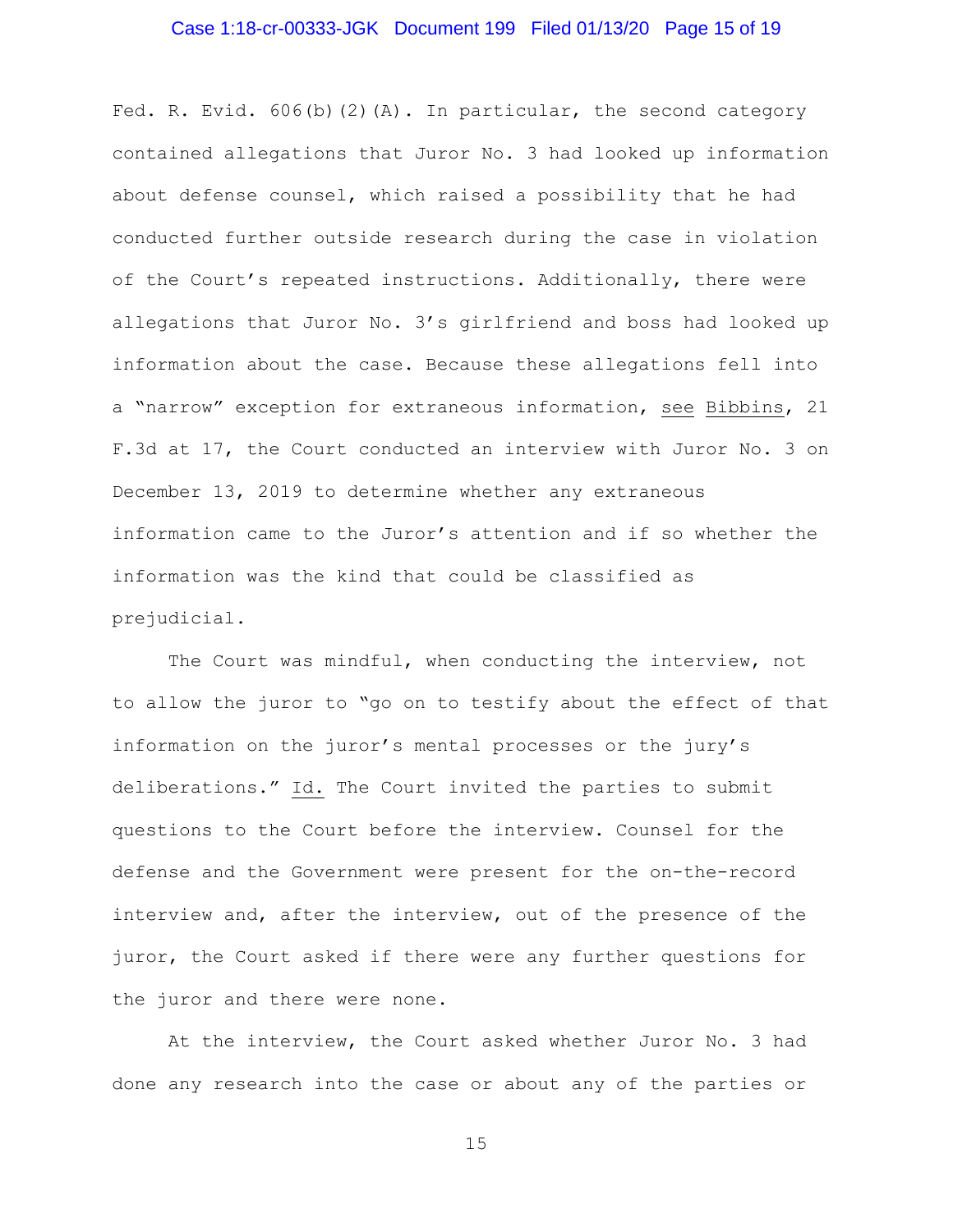#### Case 1:18-cr-00333-JGK Document 199 Filed 01/13/20 Page 16 of 19

lawyers. The Juror answered that he had not done any research into the case during the trial and that he had followed the Court's instructions throughout the course of the trial and deliberations. The Juror explained that after the case was over, he learned that his office manager, who had received letters from the Court informing her that the Juror would be away from work, had conducted some research into the trial. The Juror also noted that his father, for whom he worked, saw the letter from the Court about the Juror's service, and that he was therefore aware of the title of the case. The Juror further explained that the Juror looked at something once the trial was over, but that he had not looked at any outside sources during the course of the trial. Additionally, the Juror explained that during the course of the trial, some of the jurors would comment on the physical appearance and trial mannerisms of the lawyers. The Juror also explained that on one occasion his girlfriend asked him about the case, but he told her he was not allowed to speak about it. Finally, the Juror volunteered that on the day of the verdict, he overheard some of the Marshals assigned to the trial courtroom commenting on how much certain expert witnesses called by the parties were paid.

There is no basis to pursue any further inquiries of any of the jurors. At this time, the inquiry into juror misconduct will end because there is no reason to suggest that there was any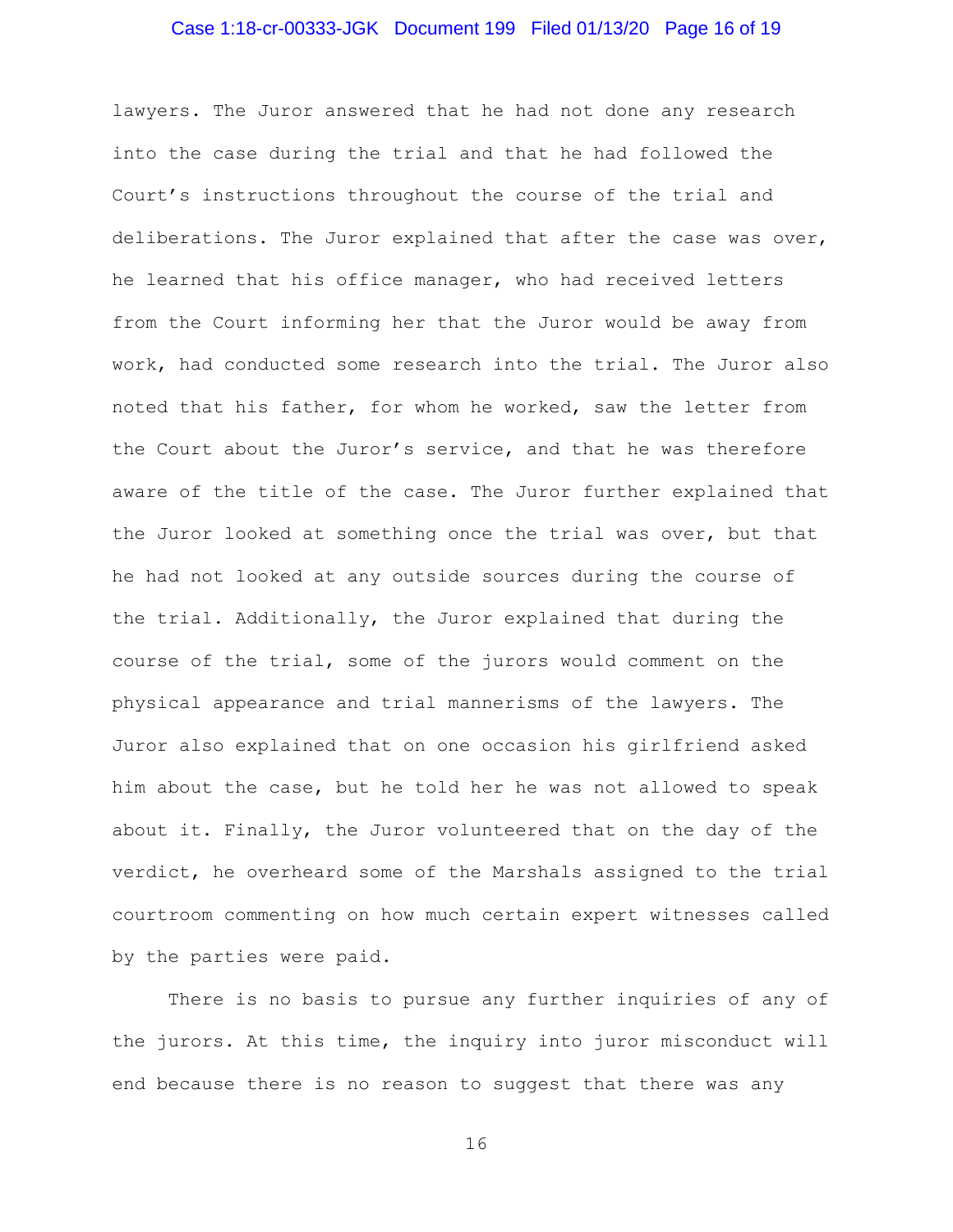## Case 1:18-cr-00333-JGK Document 199 Filed 01/13/20 Page 17 of 19

prejudicial information improperly brought to the attention of the jury in this case. See United States v. Stewart, 433 F.3d 273, 303 (2d Cir. 2006) ("The inquiry should end whenever it becomes apparent to the trial judge that 'reasonable grounds to suspect prejudicial jury impropriety do not exist.'") (quoting Moon, 718 F.2d at 1234). Similarly, nothing that has come to light rises to the level that would warrant a new trial or any other sort of relief that the defendant might seek.

Indeed, the interview of Juror No. 6 confirmed the decision not to conduct further inquiries. During the interview, the Juror was forthcoming in his answers and explained in matter-offact and credible terms how his father and boss could have learned about the case by virtue of the Court's letter sent to the Juror's employer. He further credibly explained that he had not looked up information about the case or counsel during trial. To the extent that there is any conflict between Juror No. 3's testimony and the allegations contained in Juror No. 6's letter, Juror No. 3's direct statements are more credible than the alleged comments that Juror No. 6 claims to have overheard, particularly when the Court instructed the jurors to bring to the Court's attention during the trial if any juror violated the Court's instructions not to look at or listen to anything about the case outside the courtroom. Further, Juror No. 6 brought his concerns to the Court only after he became dissatisfied with the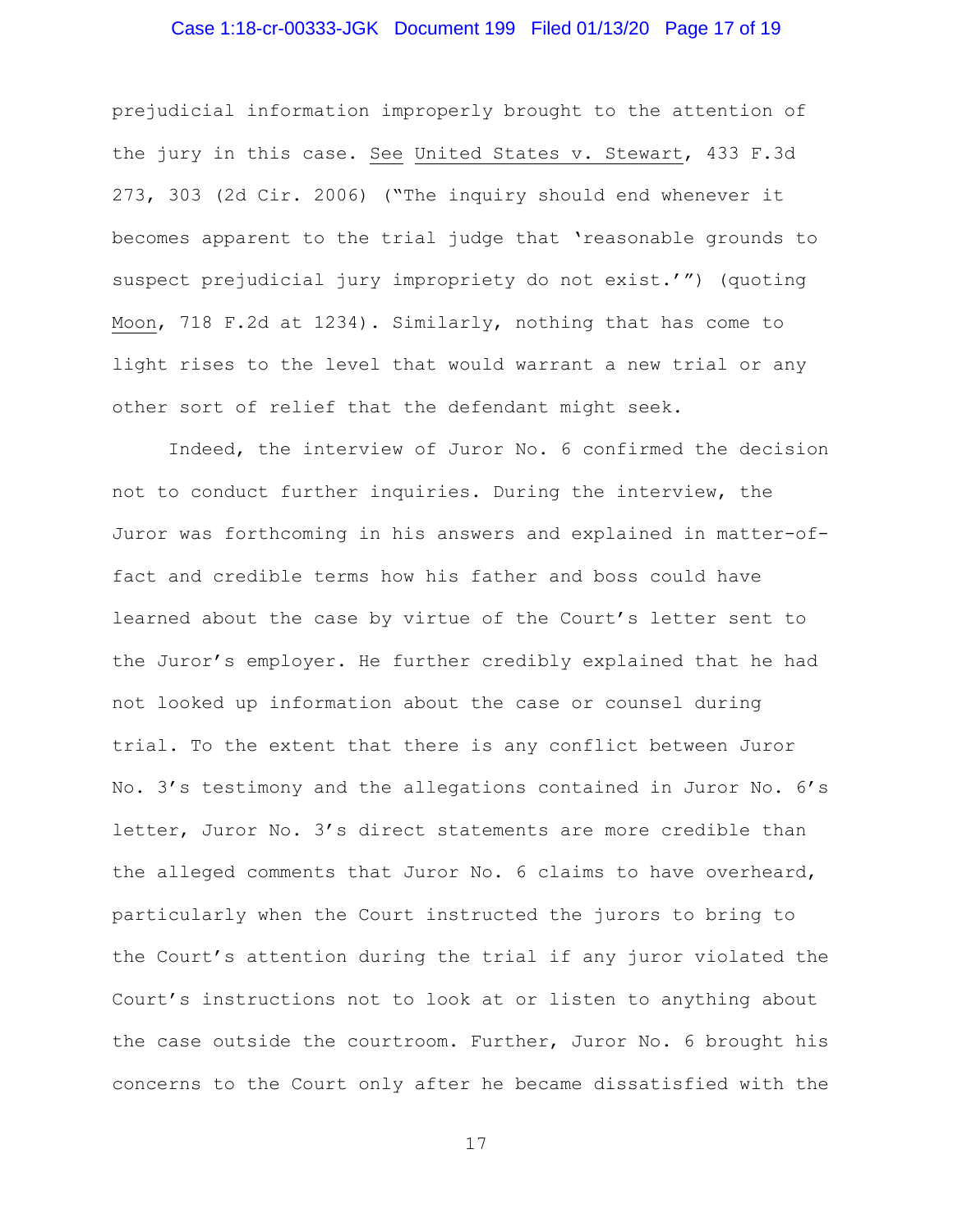## Case 1:18-cr-00333-JGK Document 199 Filed 01/13/20 Page 18 of 19

unanimous verdict. Moreover, even crediting Juror No. 6's hearsay account that some information came to the attention of the jury in the form of information about defense counsel, such extraneous information does not rise to the level that it would likely influence a typical juror. See Bibbins, 21 F.3d at 17 (citing Miller v. United States, 403 F.2d 77, 83 n.11 (2d Cir. 1968)). Thus, the defendant has failed to show that there is any basis for a continuing juror inquiry and no basis to overturn the verdict based on alleged extraneous information considered by any juror.

There is no "clear, strong, substantial and incontrovertible evidence" that "extraneous prejudicial information was improperly brought to the jury's attention" warranting further post-verdict inquiry. See Baker, 899 F.3d at 130-31; Fed. R. Evid. 606(b)(2)(A).

#### **CONCLUSION**

After considering all the allegations brought to the Court's attention, all the arguments of the parties, and after conducting a post-verdict interview with one Juror in this case, the Court declines at this time to conduct any further inquiries